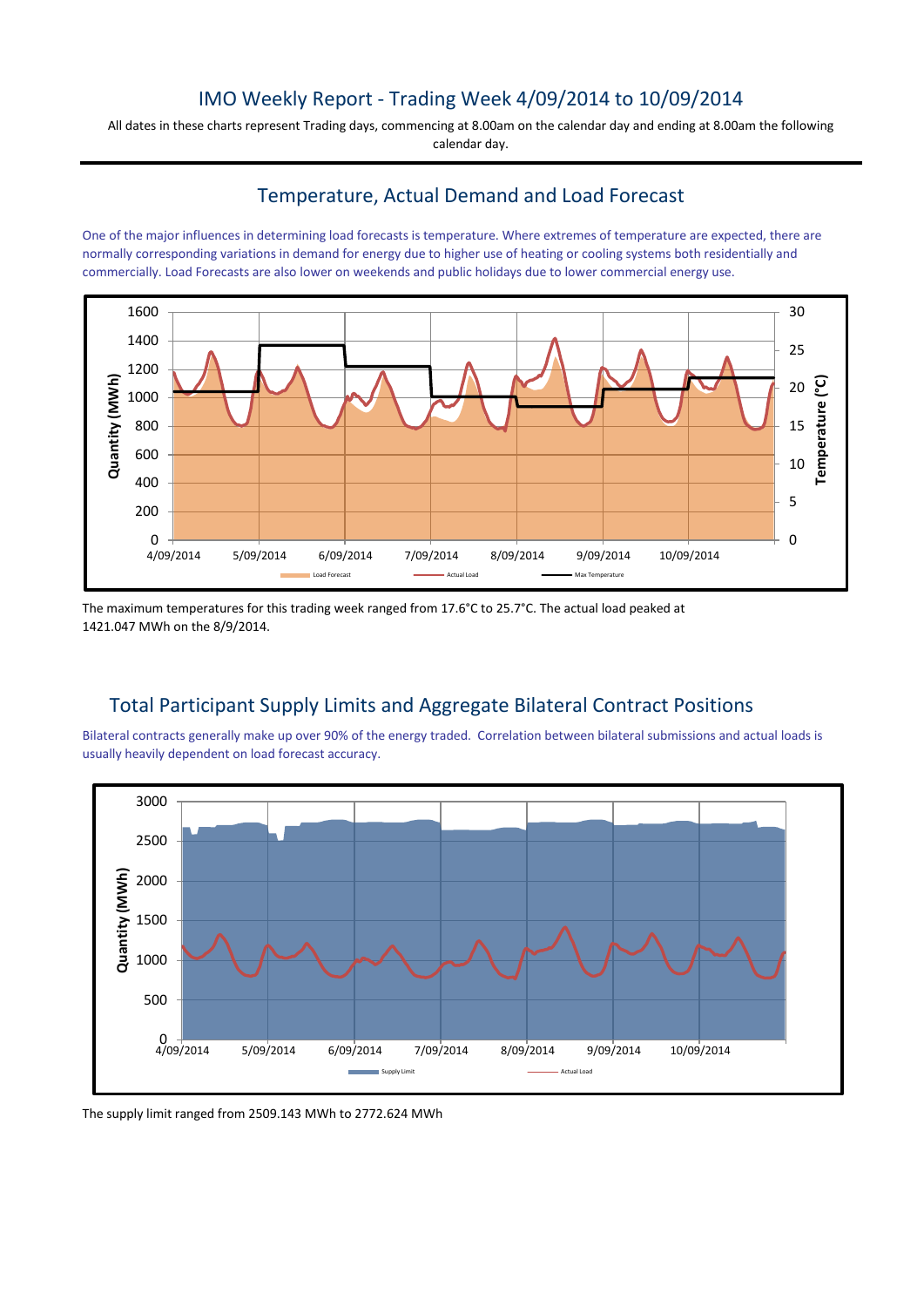### Net Balancing Market Trades

Bilateral contracts and STEM trading are generally based on the forecast energy requirements of Participants. When the forecast requirements are higher or lower than the actual requirements for a day, this Market energy must be bought and sold in the balancing mechanism. This graph shows the estimated net balancing trades.



The majority of the balancing activity this week occurred within Balancing Demand. The maximum balancing demand for the week reached 145.078 MWh on the 7/9/2014. The maximum balancing supply for the week reached -148.37 MWh on the 8/9/2012.

# Total Traded Energy

This chart represents a comparison between the total net energy that is traded in Bilateral Contracts, the STEM and the balancing mechanism. Balancing Supply represents cases in which the total contract position is greater than the demand and customers must supply energy back to balancing. Balancing Demand represents cases in which the total contract position is less than the demand and customers must purchase energy from balancing.



Total balancing supply equalled -3228.811 MWh whereas total balancing demand equalled 10972.428 MWh. The Total STEM Traded quantity was 15649.866 MWh, with the STEM Clearing Quantity ranging between 19.986 MWh and 160.49 MWh.